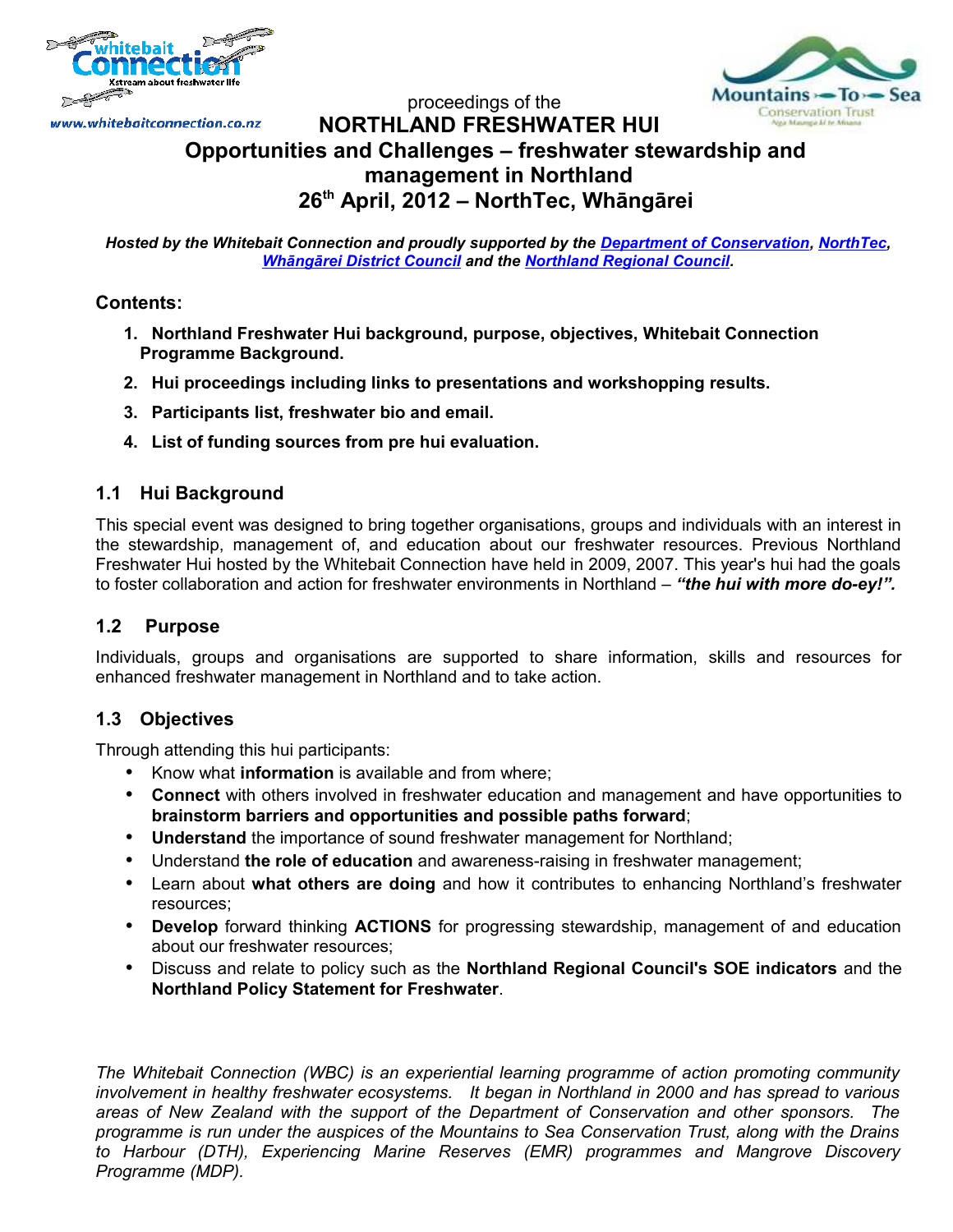# **2. Proceedings of the NORTHLAND FRESHWATER HUI - Opportunities and Challenges freshwater stewardship and management in Northland.**

**Facilitation** by Carolyn Smith, Department of Conservation, Acting Area Manager Poumanahere, Kaitaia Area Office, **email**: [csmith@doc.govt.nz](mailto:csmith@doc.govt.nz) **phone:** 09 4086190 **mb**: 021 241 2273

**Morning Tea** by NorthTec Cafe contact Kathryn Donovan **email**[:kdonovan@northland.ac.nz](mailto:kdonovan@northland.ac.nz)  **phone:** 09 4703842

**Lunch** by Maria Lawton, **email:** [maria.lawton@xtra.co.nz](mailto:maria.lawton@xtra.co.nz) **mb:** 027 777 0587

- *Time Activity/Session*
- **9:30** Arrivals, registration, morning tea provided by NorthTec Cafe
- **9:55** Welcome to all and thank-you to supporters the [Department of Conservation,](http://www.doc.govt.nz/) [NorthTec](http://www.northland.ac.nz/), [Whāngārei District Council,](http://www.wdc.govt.nz/) and the [Northland Regional Council,](http://www.nrc.govt.nz/) by facilitator Carolyn Smith & [Whitebait Connection,](http://www.whitebaitconnection.co.nz/) host and co-organiser Kim Jones.
- **10:00** Participant introductions in the *"introduce your neighbour"* format. 3 minutes discussion then each participant has 20 seconds to speak on their neighbour's name, organisation and brief outline on their involvement in the freshwater arena.

### **See participant list section 3 for full details on participants.**

**10:25 The Whitebait Connection Programme,** presented by Kim Jones, Whitebait Connection Programme National Coordinator.

> www.whitebaitconnection.co.nz Prezi link

 [notes from Kim's Presentation](http://www.whitebaitconnection.co.nz/uploads/file/Northland%20Freshwater%20Hui%202012/wbc_script_for_northland_fw_hui_2012.doc) (23kb)

## **10:35 Session 1: Threats to Freshwater in Northland**

#### *presentations*

**Green Party Freshwater Policy,** presented by Eugenie Sage, Green Party NZ member of parliament, spokesperson on freshwater.

[www.greens.org.nz](http://www.greens.org.nz/)

[Eugenie's powerpoint presentation \(1.37 MB\)](http://www.whitebaitconnection.co.nz/uploads/file/Northland%20Freshwater%20Hui%202012/eugenie_sage_ppt_northland_hui.pdf)

[notes from Eugenie's presentation \(92 KB\)](http://www.whitebaitconnection.co.nz/uploads/file/Northland%20Freshwater%20Hui%202012/eugenie_sage_notes_northland_hui.pdf)

[see details on the Green Party's Clean Rivers Plan \(1.36 MB\)](http://www.greens.org.nz/sites/default/files/gp_cleanrivers2011_booklet_for_a4_print.pdf)

**Biosecurity in Northland's Freshwater Bodies,** presented by Gail Townsend, Northland Regional Council, Biosecurity Officer**.**

[www.nrc.govt.nz/Environment/Weed-and-pest-control](http://www.nrc.govt.nz/Environment/Weed-and-pest-control)

[Gail's powerpoint presentation \(1.1 MB\)](http://www.whitebaitconnection.co.nz/uploads/file/Northland%20Freshwater%20Hui%202012/gail_townsend_ppt_northland_hui.pdf)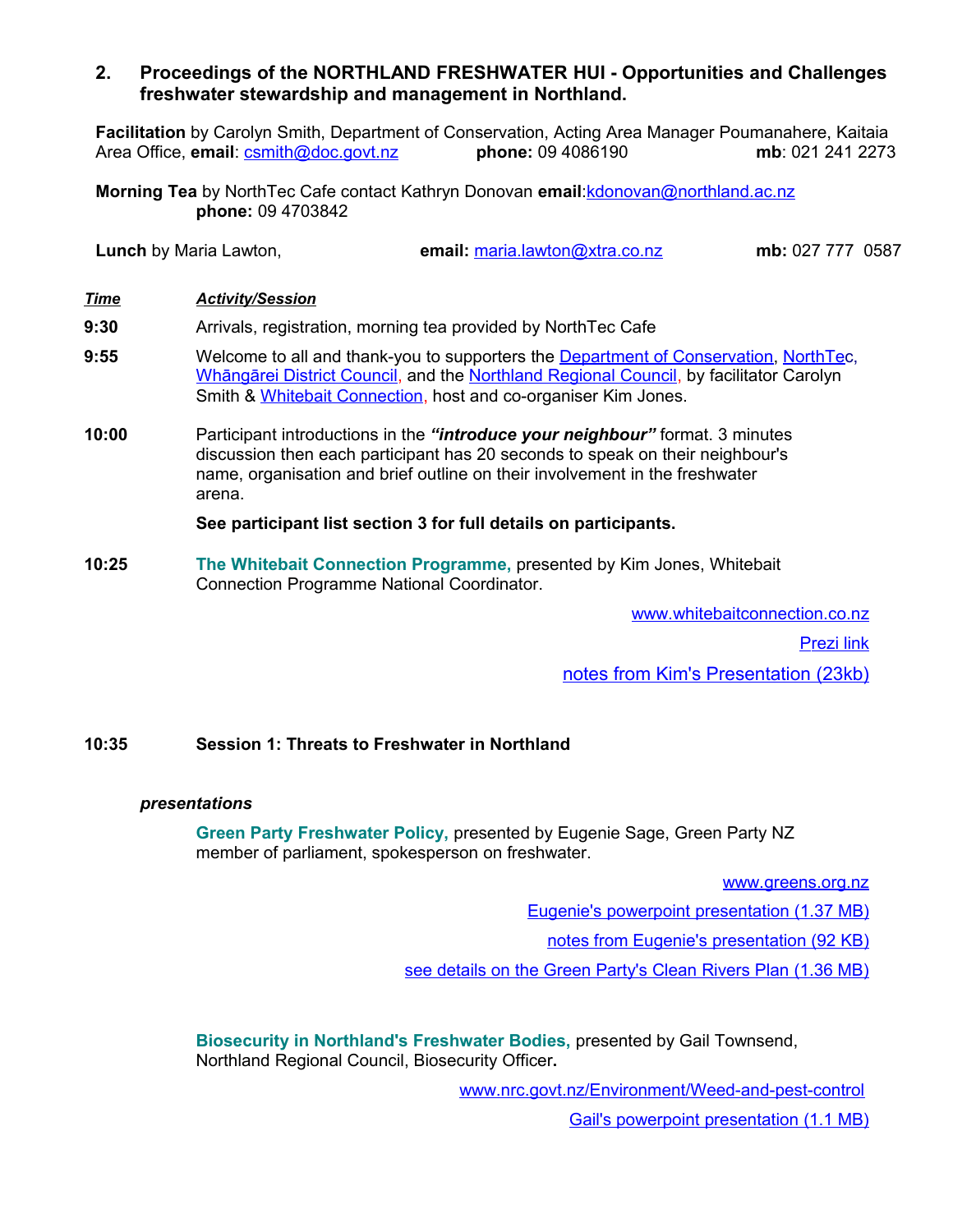| What are the threats to<br><b>Northland's Freshwater</b><br>environments?                                                                                                                                                                                                                                                                                                                                                                                                                                                                                                                                                                                                                                        | What are the current approaches<br>to threat management?                                                                                                                                                                                                                                                                                                                                                                                                                                                                                                                                        | What could be done that's not<br>already being done?                                                                                                                                                                                                                                                                                                                                                                                                                                                                                                                                                                                                                                                                                                                                                                                                                                                                                                                                                                                                                                   |
|------------------------------------------------------------------------------------------------------------------------------------------------------------------------------------------------------------------------------------------------------------------------------------------------------------------------------------------------------------------------------------------------------------------------------------------------------------------------------------------------------------------------------------------------------------------------------------------------------------------------------------------------------------------------------------------------------------------|-------------------------------------------------------------------------------------------------------------------------------------------------------------------------------------------------------------------------------------------------------------------------------------------------------------------------------------------------------------------------------------------------------------------------------------------------------------------------------------------------------------------------------------------------------------------------------------------------|----------------------------------------------------------------------------------------------------------------------------------------------------------------------------------------------------------------------------------------------------------------------------------------------------------------------------------------------------------------------------------------------------------------------------------------------------------------------------------------------------------------------------------------------------------------------------------------------------------------------------------------------------------------------------------------------------------------------------------------------------------------------------------------------------------------------------------------------------------------------------------------------------------------------------------------------------------------------------------------------------------------------------------------------------------------------------------------|
| garden wastes, ponds, disposal<br>national apathy, ignorance and lack<br>of engagement<br>gaps in monitoring<br>ETS gaps - eg dairy<br>lack of central and industry<br>leadership<br>irrigation<br>continuing historic attitudes &<br>practices<br>sedimentation<br>economic drivers<br>channelised rivers<br>lack of education<br>lack of funding<br>pest species<br>lack of monitoring<br>lack of regulations<br>lack of incentive for ingenuity &<br>research<br>lack of understanding about our<br>place<br>in the human and natural<br>envrionment eg, wastewater<br>legacy issues - we plan for changes<br>in the present and future, but don't<br>often make changes to<br>compensate for historic issues | industry leadership<br><b>Fonterra Clean Streams Accord</b><br>ballance farm award<br>funding<br>community leadership<br><b>Whitebait Connection</b><br>Enviroschools<br><b>NorthTec</b><br>landcare groups<br>charitable trusts<br>government leadership<br>QE II covenants<br>National Policy Statement on<br>Freshwater<br><b>MAF Biosecurity NZ</b><br>Regional policy statements<br>national water and soil<br>land and water forum<br>prioritising human based needs,<br>instead of ecological &<br>environmental needs<br>short political cycle resulting in<br>constant priority change | Celebrating best practice more<br>eg, farm awards<br>better combination of legislation and<br>practice<br>legislation used to draw lines and<br>place sustainability caps<br>alternative farming better researched<br>and promoted to mainstream<br>including economic benefits<br>require reporting and accounting to<br>include social and environmental<br>audits<br>subsidise environmentally sound<br>practices<br>empower and encourage involvement<br>of communities in decision making<br>include native as a core part of<br>constitution<br>prioritise upper catchment wetlands<br>linking all stakeholders on catchment<br>plans<br>incentives eg, rates relief<br>put a price on high quality water<br>make targets - set national standards<br>eg, sediment load of water<br>reduced to 2mm p/a<br>provide black and white policies<br>giving value to urban restoration<br>activities which currently are<br>outside funding criteria<br>increase access to experts<br>form Northland Ecological<br><b>Restoration Network - lobby</b><br>group, networking, information |

**11:40 Lunch** provided by Maria Lawton email [maria.lawton@xtra.co.nz,](mailto:maria.lawton@xtra.co.nz) mobile 027 777 0587.

### **12:45 Session 2: The current state of the freshwater environment policy, monitoring & understanding different methods.**

#### *presentations*

 **Parliamentary Commissioner for the Environment report: Water Quality in New Zealand – Understanding the Science** presented by Dr. Jan Wright, Parliamentary Commissioner for the Environment.

[www.pce.parliament.nz](http://www.pce.parliament.nz/)

[Water Quality in New Zealand full report \(3.3 MB\)](http://www.pce.parliament.nz/assets/Uploads/PCE-Water-Quality-in-New-Zealand.pdf)

to request hard copies of the report email [pce@pce.parliament.nz](mailto:pce@pce.parliament.nz)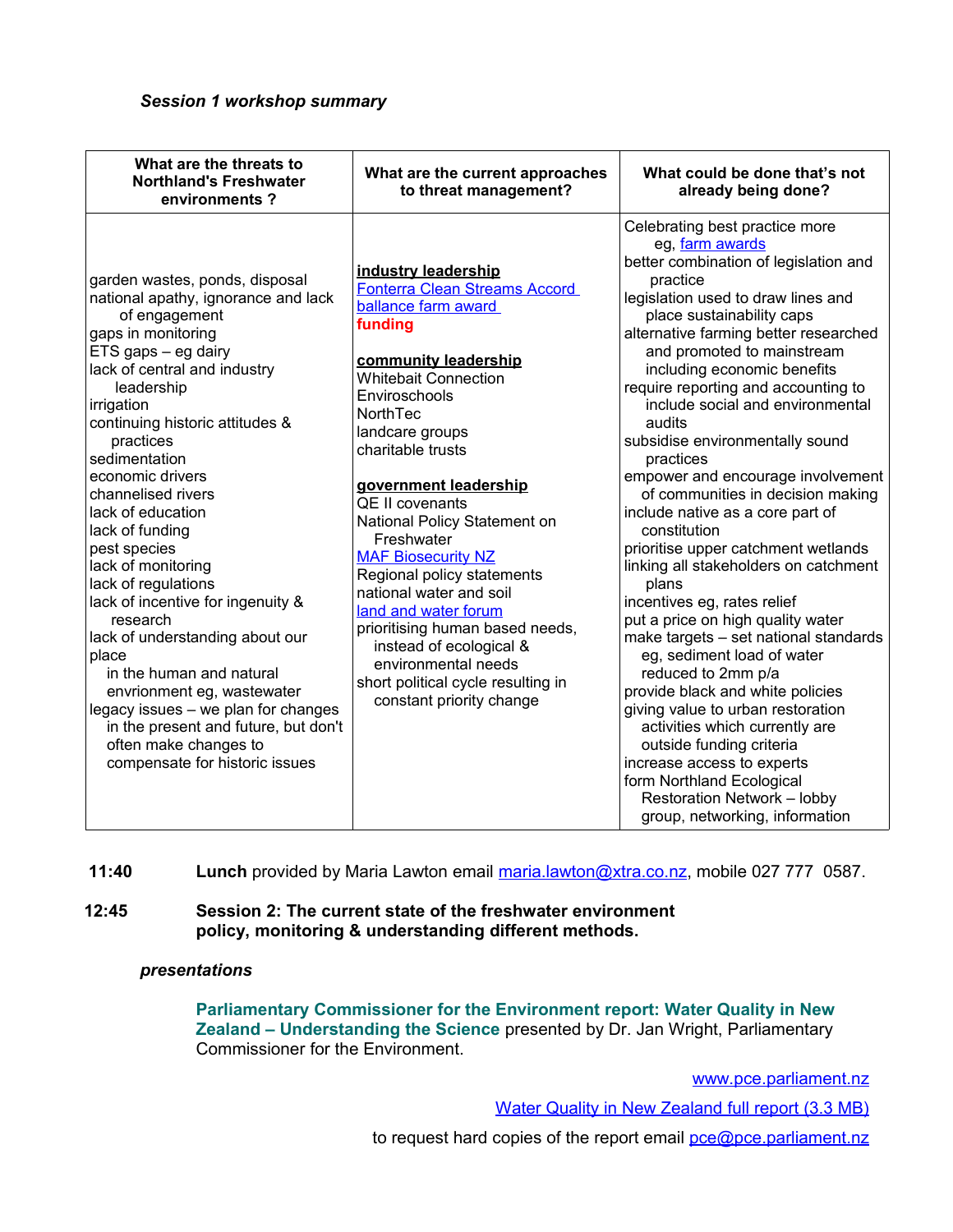**Northland Freshwater State of the Environment Reporting** presented by Emma Simpson, Northland Regional Council, Environmental Monitoring Officer, S.O.E Analysis

[www.nrc.govt.nz/Environment](http://www.nrc.govt.nz/Environment/)

[Emma's powerpoint presentation \(524 KB\)](http://www.whitebaitconnection.co.nz/uploads/file/Northland%20Freshwater%20Hui%202012/emma_simpson_freshwater_monitoring.pdf)

**Northland Freshwater Policy Changes** presented by Ben Tait & Robyn Broadhurst, Northland Regional Council, Policy Analyst – Planning and Policy.

**NRC** website

[Ben and Robyn's powerpoint presentation \(647 KB\)](http://www.whitebaitconnection.co.nz/uploads/file/Northland%20Freshwater%20Hui%202012/ben_tait_robyn_broadhurst_nps_fw.pdf)

[click here for more information on National Policy Statement for Freshwater \(2011\)](http://www.mfe.govt.nz/rma/central/nps/freshwater-management.html)

#### *workshop summary*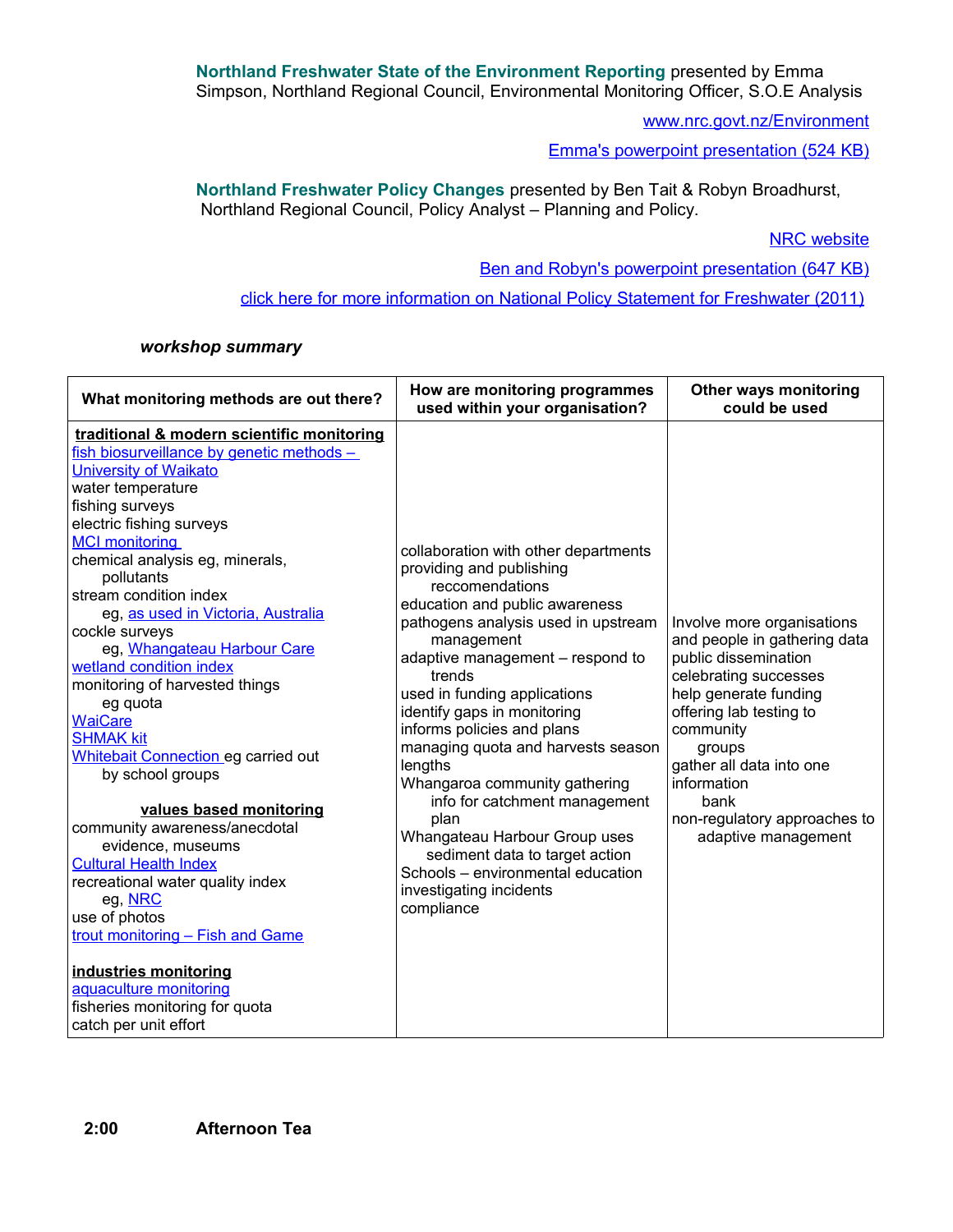### *presentations*

**The Integrated Kaipara Harbour Management Group** presented by Leane Makey (IKHMG Coordinator) & Mikaera Miru (Kaiarahi, Cultural Education Trail and Marae Biodiversity Project, Environs Holdings Trust (environmental subsidary of Te Uri o Hau Settlement Trust).

[Integrated Kaipara Harbour Catchment Management Group website](http://www.kaiparaharbour.net.nz/)

[Leane & Mikaera's powerpoint presentation \(3.7 MB\)](http://www.whitebaitconnection.co.nz/uploads/file/Northland%20Freshwater%20Hui%202012/leane_makey_ikhmg.pdf)

**An attempt towards shared management of freshwater resources at Poroti Springs** presented by Meryl Carter, Nga Whenua Rahui Kaitakawaenga, Te Uriroroi.

Ng Nga Whenua Rāhui website

[Waimarie nurseries website](http://www.waimarienurseries.co.nz/Index.cfm)

[Meryl's powerpoint presentation \(1.4 MB\)](http://www.whitebaitconnection.co.nz/uploads/file/Northland%20Freshwater%20Hui%202012/meryl_carter_waimarie.pdf)

**Community riparian restoration in the Waitaua Catchment** presented by Nicki Wakefield, Whitebait Connection Northland coordinator.

[www.whitebaitconnection.co.nz](http://www.whitebaitconnection.co.nz/)

[Nicki's powerpoint presentation \(2.08 MB\)](http://www.whitebaitconnection.co.nz/uploads/file/Northland%20Freshwater%20Hui%202012/nicki_wakefield_waitaua.pdf)

#### *workshop summary*

Participants were asked to identify their perceived challenges to implementing freshwater projects in Northland. 5 challenges were workshopped on the way to overcome the challenge and ideas for action.

| challenge                       | what we are doing well                                                                                                                                                                                                                                  | actions                                                                                                                                                                                                                                                                                                       |
|---------------------------------|---------------------------------------------------------------------------------------------------------------------------------------------------------------------------------------------------------------------------------------------------------|---------------------------------------------------------------------------------------------------------------------------------------------------------------------------------------------------------------------------------------------------------------------------------------------------------------|
| funding                         | great organisations<br>celebrating successful<br>maintaining relationships<br>clear mou's<br>following through on promises<br>sharing good news & bang for buck<br>presenting outcomes in variety of<br>ways<br>ensuring more than 1 person<br>involved | provision of more long term funding<br>more admin funding<br>sell ourselves better<br>be proud<br>be open & willing to evolve/change<br>use habitat banking & biodiversity<br>credits                                                                                                                         |
| dealing with<br>decision makers | identifying and backing winners with<br>common interests<br>identifying economic advantage                                                                                                                                                              | invite councillors out to projects<br>don't give up!<br>place economic value on water<br>be available to elect and become a<br>councillor<br>use RC processes to report<br>form strong lobby groups<br>provide support for councillors who<br>are environmentally proactive<br>develop relationships with iwi |